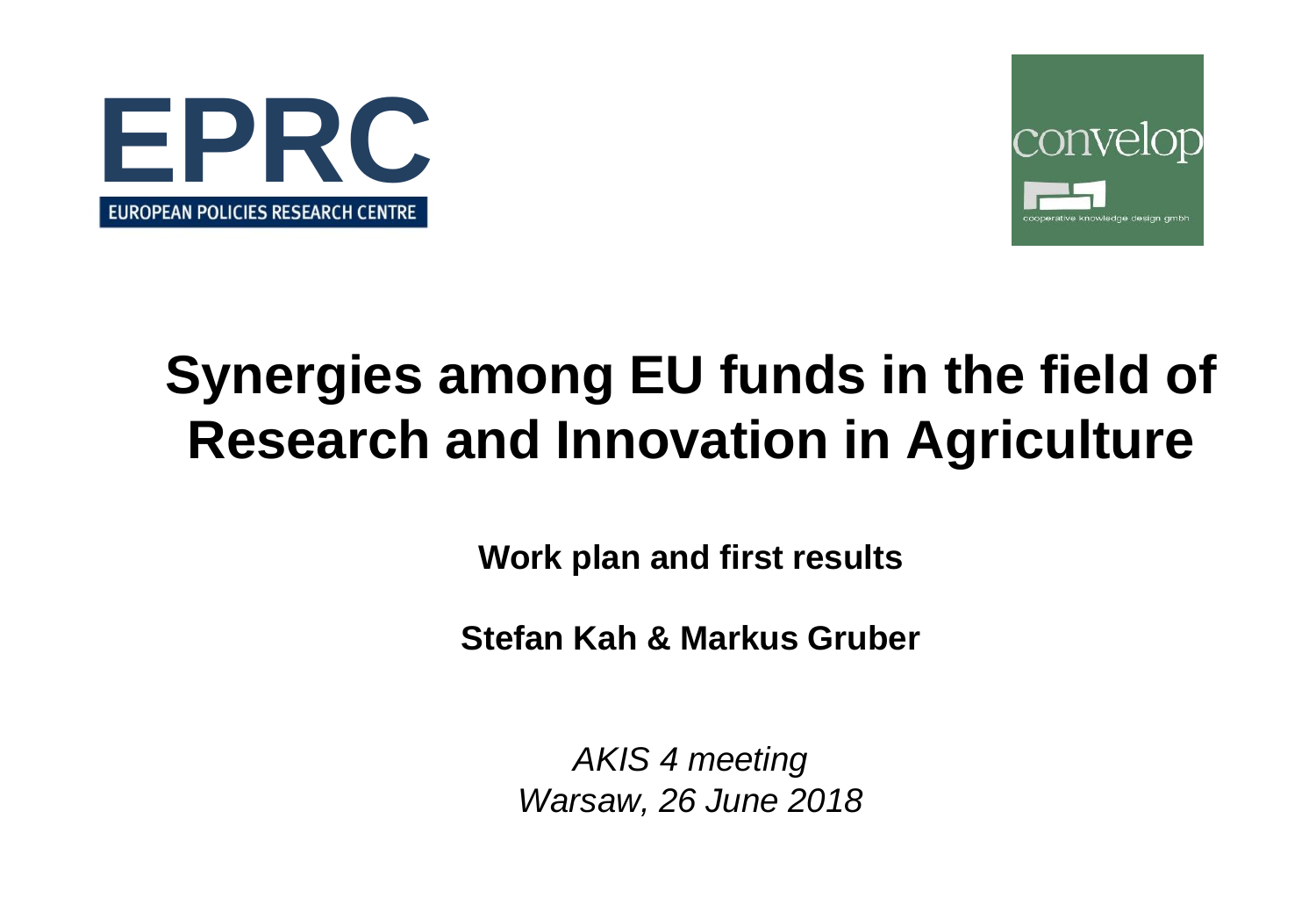## **Content**

- Aim of the research
- Methodology
	- Lessons from previous research on synergies
	- Case studies
	- Interviews (EU-level and Member States)
- Assumed success factors for synergies
- Example: Lower Austria
- Next steps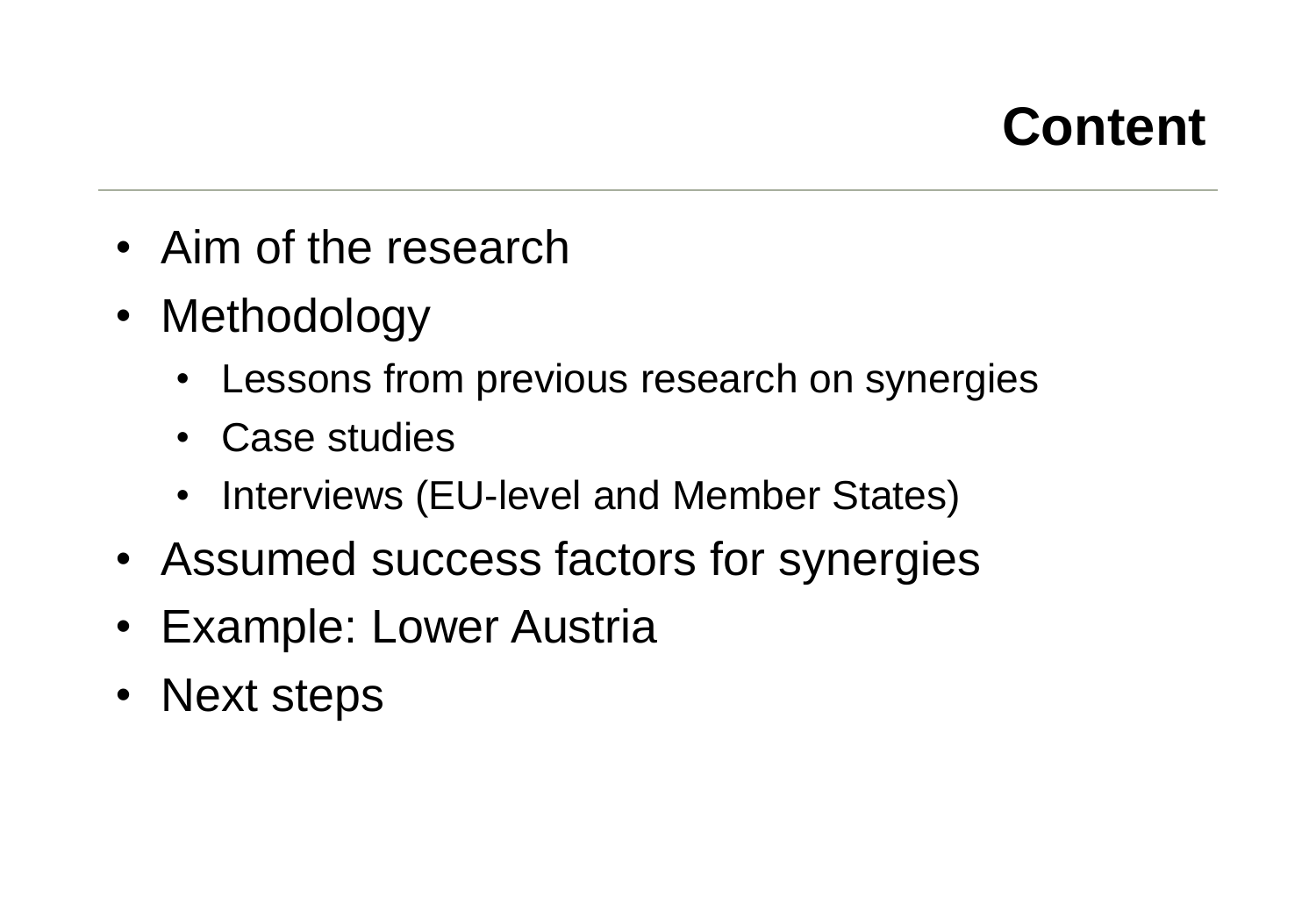# **Aim of the research**

"*To provide a better understanding of the potential and the use of synergies among EU funds in the fields of research and innovation in the agri-food sector*"

- Find and analyse **good practices**
- Identify **success factors and barriers**
- Focus on: **Horizon 2020**, **EAFRD** (incl. EIP-AGRI) and **ERDF**, but also include
	- other EU schemes where relevant (e.g. ESF, LIFE, etc.)
	- national / regional support schemes
- Conceptualisation of a **virtual case** of optimal synergetic policy-making for R&I in the agri-food sector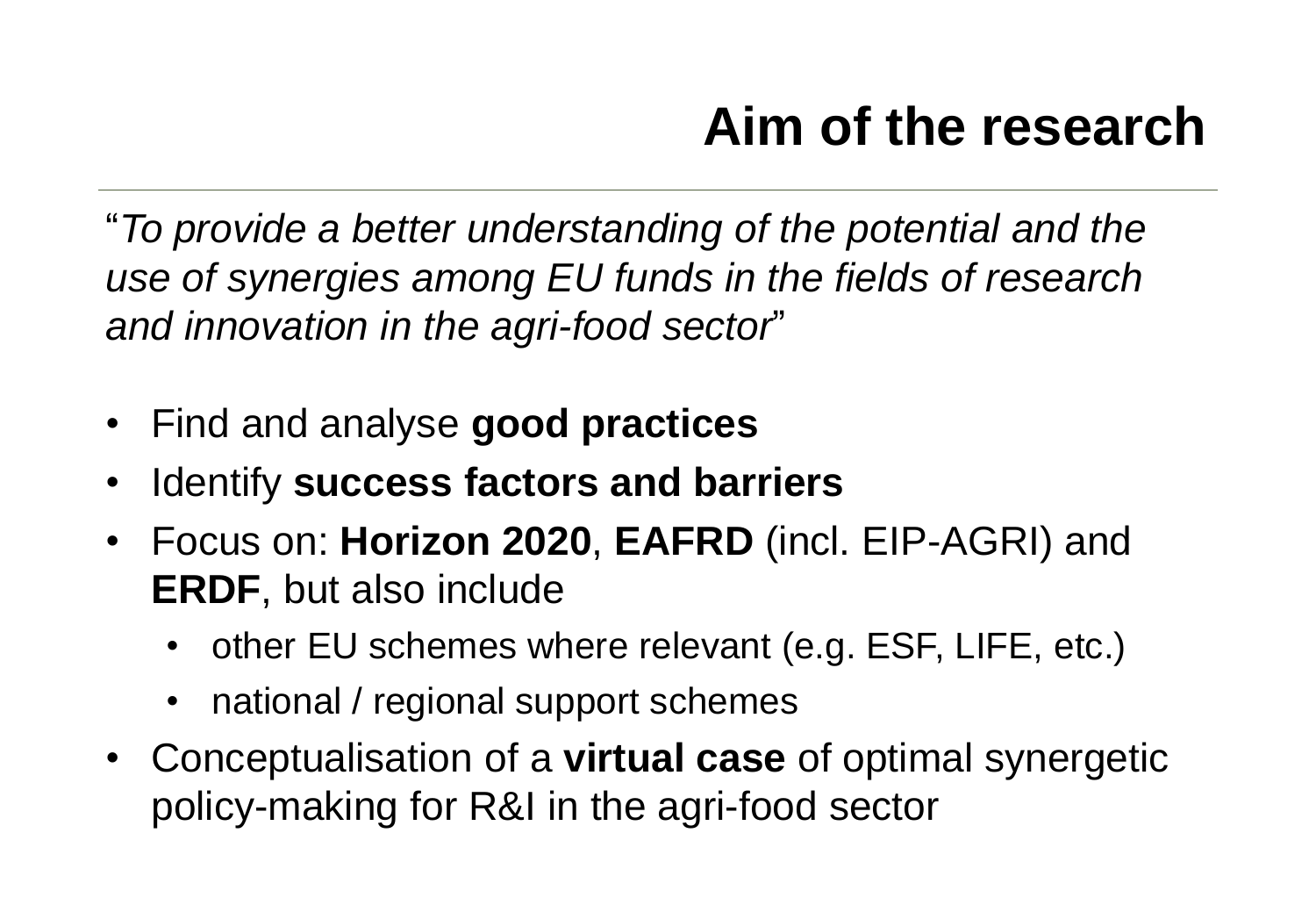# **Methodology**

#### **EU-level and case study research**

- **Desk-based research**
	- Literature (e.g. studies, evaluations, guidance documents)
	- Project databases
- **Interviews**
	- Fund/instrument managers
	- Other policy-makers (e.g. "enablers", S3 contacts)
- $\triangleright$  Identify key messages
	- $\triangleright$  Synthesise findings
	- $\triangleright$  Formulate recommendations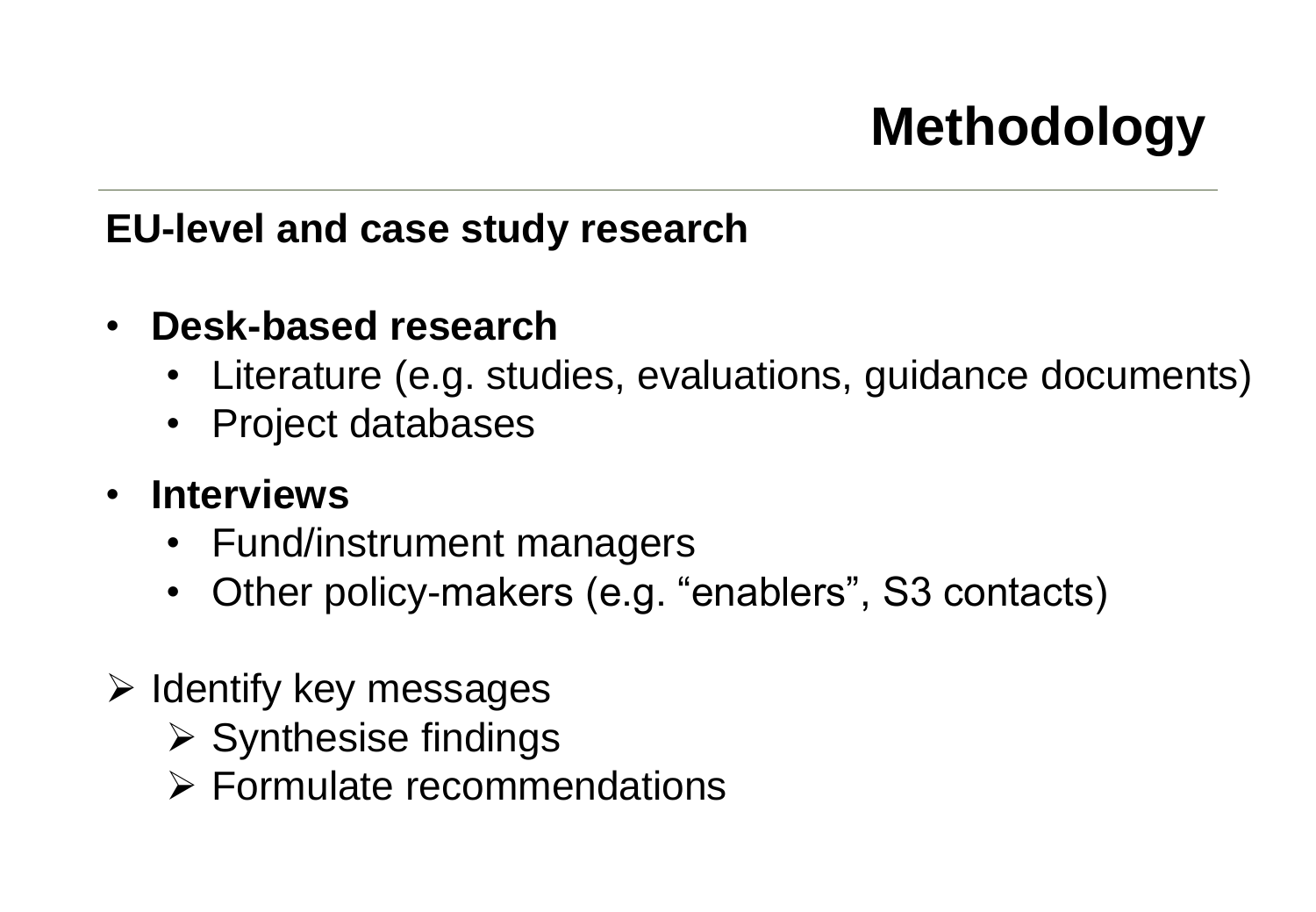# **Methodology Lessons from previous research**

2016 study for the EP's REGI Committee:

- *Maximisation of synergies between ESIF and other EU instruments*
- Looking at: ESIF, COSME, CEF, H2020, RIS3, EIP-AGRI, EFSI
- Main messages:

| <b>Regulatory</b><br>context    | <b>Governance</b><br>arrangements | <b>Strategic</b><br>frameworks | <b>Implementation</b><br>'on the ground'                             |
|---------------------------------|-----------------------------------|--------------------------------|----------------------------------------------------------------------|
|                                 |                                   |                                |                                                                      |
| <b>Further</b><br>harmonisation | <b>Enhanced</b><br>coordination   | <b>Better</b><br>alignment     | <b>Practical solution to</b><br>encourage actors to<br>work together |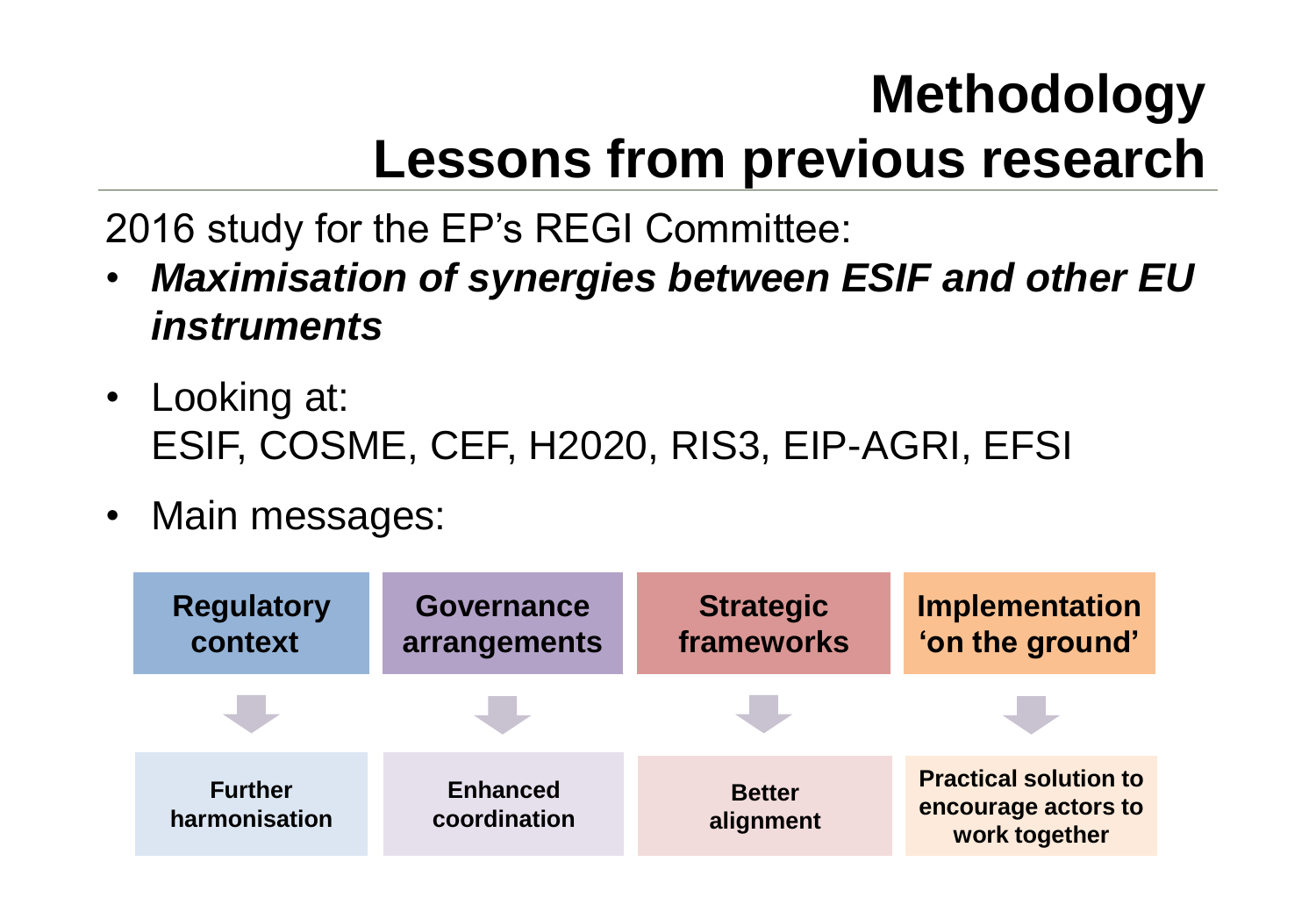## **Methodology Case studies**

| <b>Case Study</b>       | <b>Rationale</b>                                                                                                                            |
|-------------------------|---------------------------------------------------------------------------------------------------------------------------------------------|
| <b>Lower Austria</b>    | Smart specialisation strategy on agri-food at regional level<br>$\bullet$                                                                   |
| (Austria)               | High share of national funding in R&D and innovation<br>$\bullet$                                                                           |
| <b>Scotland</b><br>(UK) | Leading on "Joint Demonstration" case in bioeconomy, as part of<br>$\bullet$<br>thematic partnership (TP) "food & feed from agrofood waste" |
| <b>Tuscany</b>          | Leading TP on agri-food "high technology farming"<br>$\bullet$                                                                              |
| (Italy)                 | Strong track record in synergies between funding streams<br>$\bullet$                                                                       |
| <b>North-East</b>       | Leading TP on agri-food "sust. dev. of production field crops"<br>$\bullet$                                                                 |
| (Romania)               | Low share of national funding in R&D and Innovation<br>$\bullet$                                                                            |
| <b>Slovenia</b>         | Leading TP on agri-food "sustainable food production"<br>$\bullet$                                                                          |
|                         | Smart specialisation strategy at national level<br>$\bullet$                                                                                |
|                         | <b>EAFRD, ERDF and Horizon 2020 governance at national level</b>                                                                            |

…but gather evidence from across the EU28!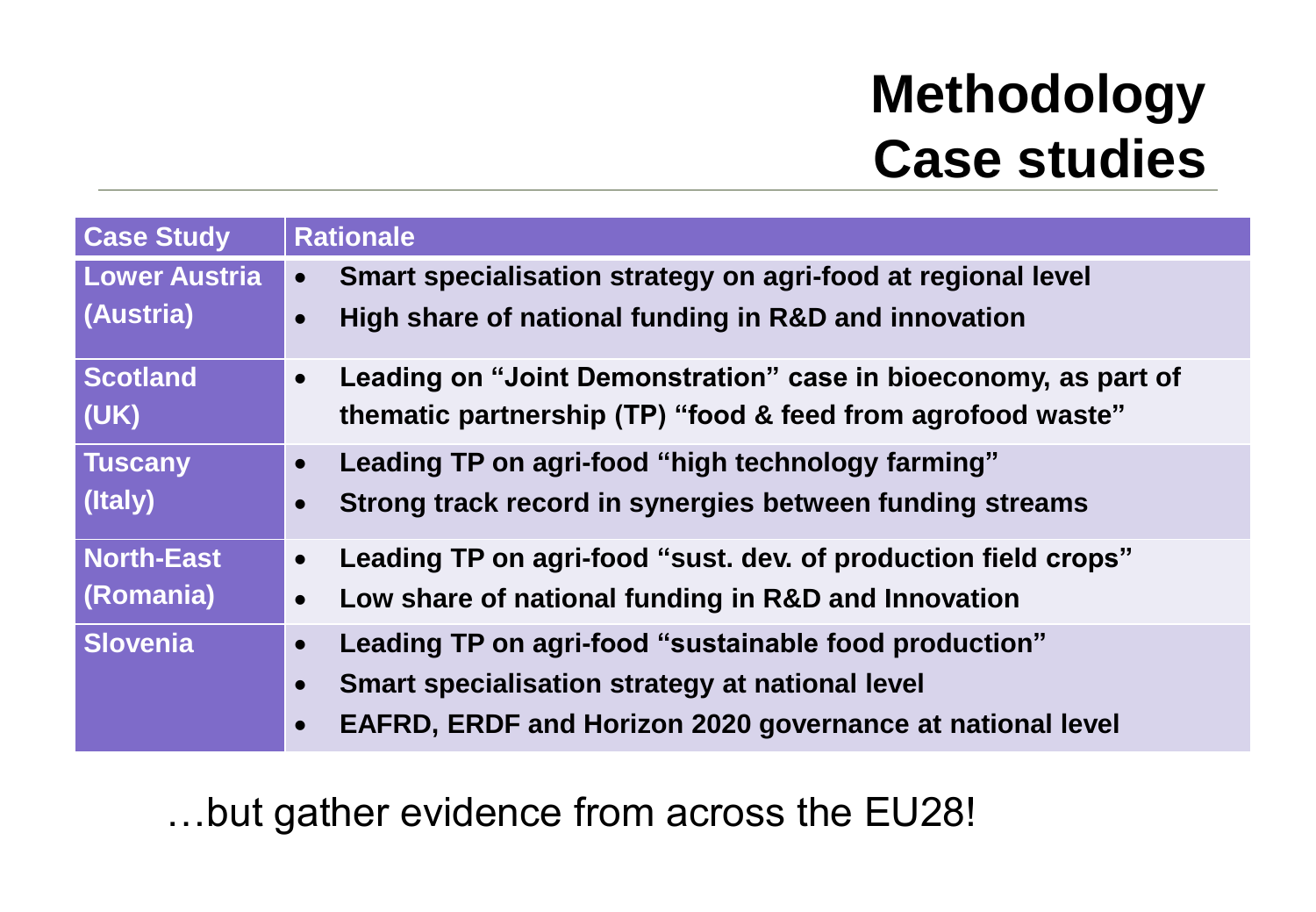# **Methodology EU level: scoping interviews**

- **DG AGRI**
- **DG RTD**
- **DG REGIO**
- **DG ENV** *pending*
- **JRC ()**
- EIP-AGRI Service Point  $(\checkmark)$
- **ENRD** *pending*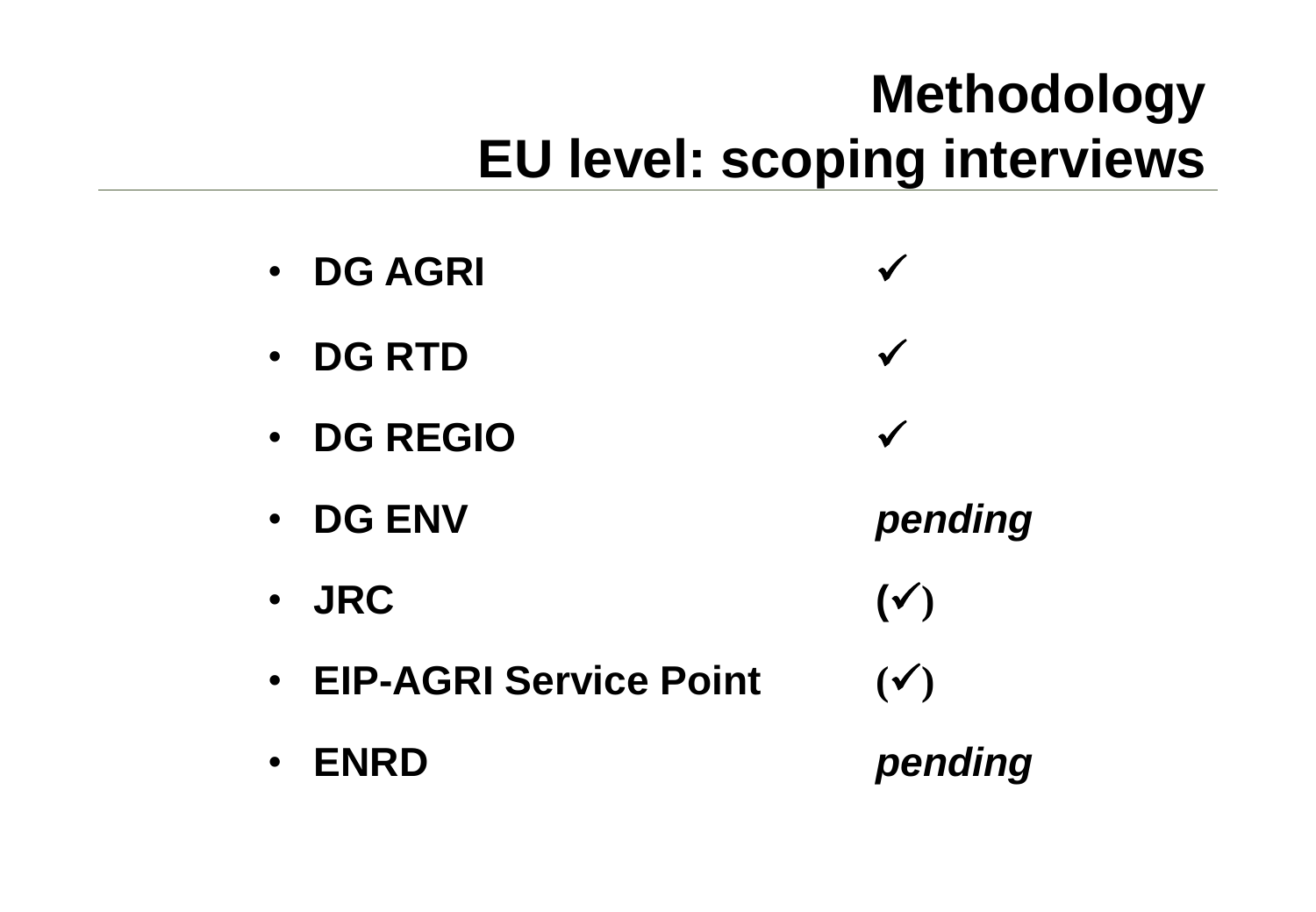## **Methodology Member State level: case study interviews**

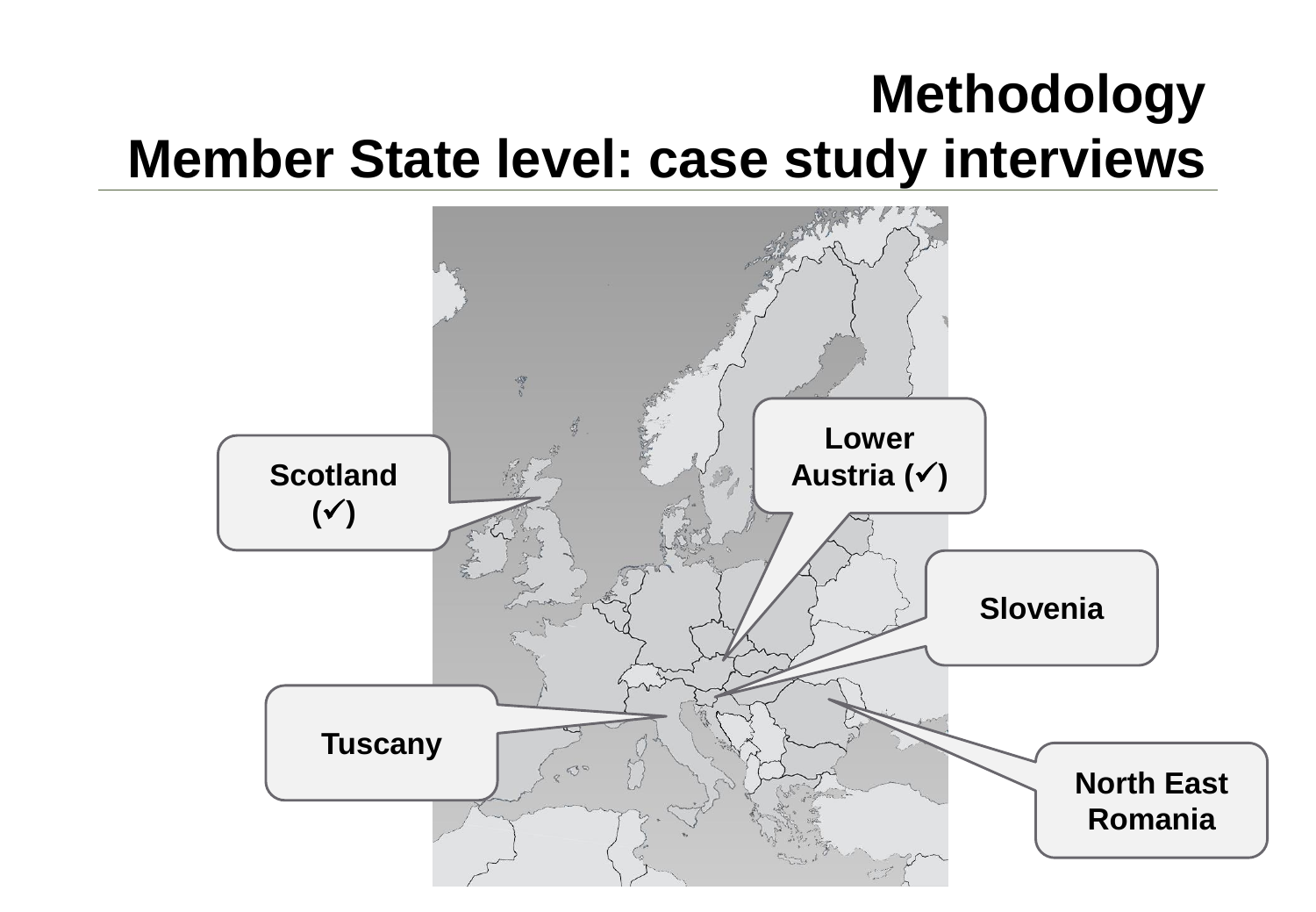## **Assumed success factors for synergies**

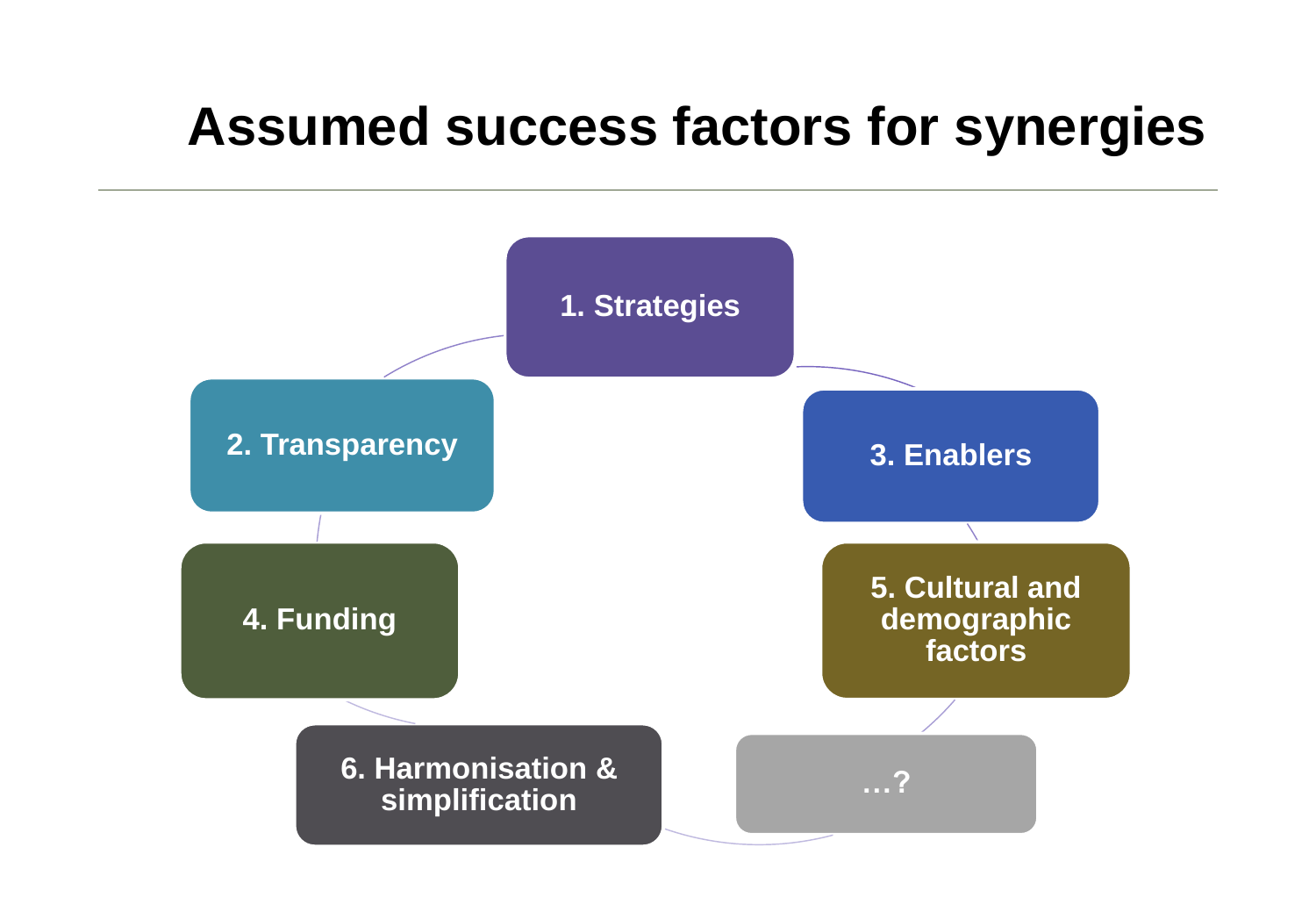### **Case Study Example: Lower Austria**

- Lower Austria is 1 of 9 Austrian federal states ("*Länder*") , with wide-ranging competences, incl. in RTDI
- **EXTE:** Lower Austria is located in the east of Austria. It surrounds the federal capital of Vienna, with major research and educational institutions.

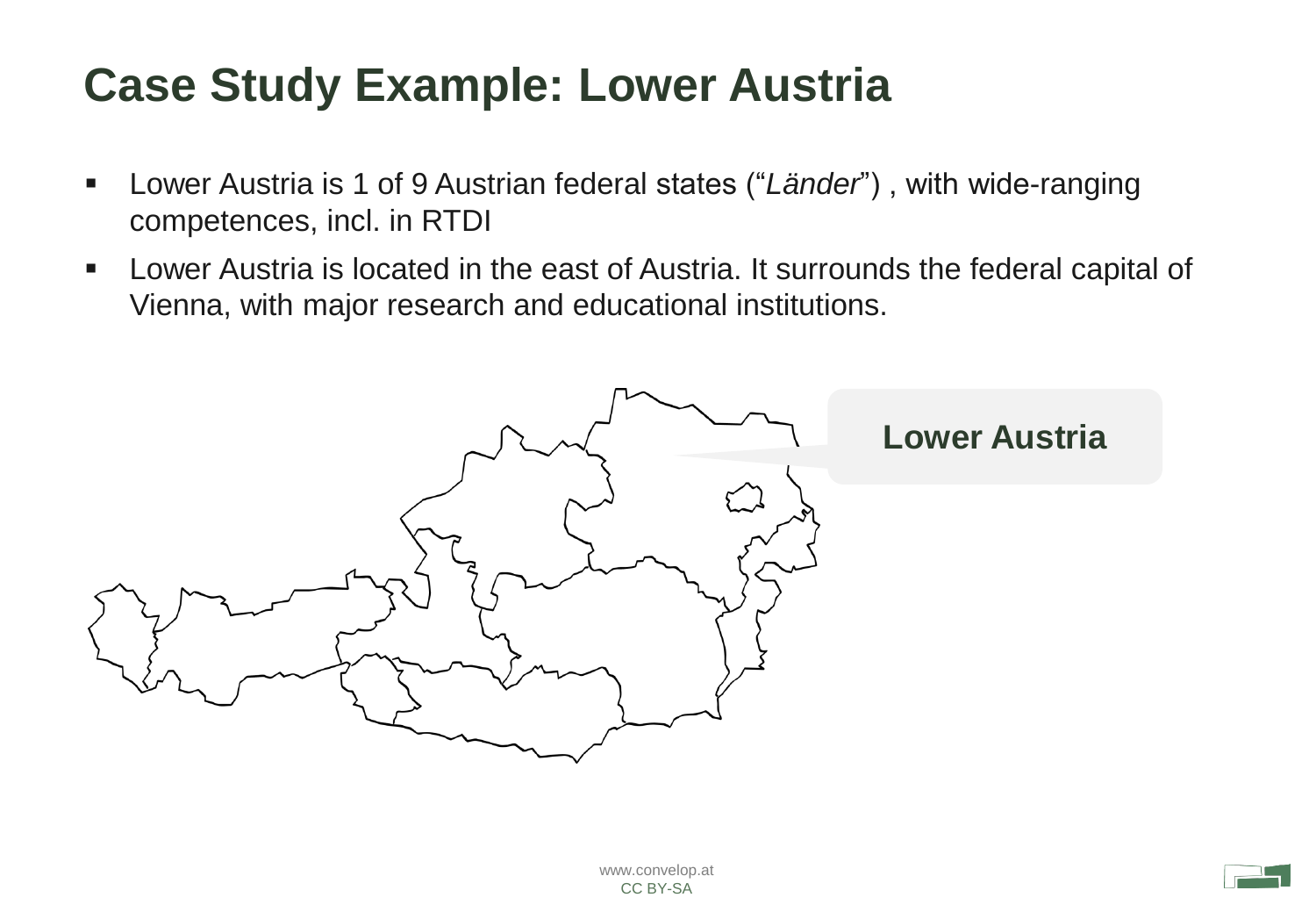

www.convelop.at<br>CC BY-SA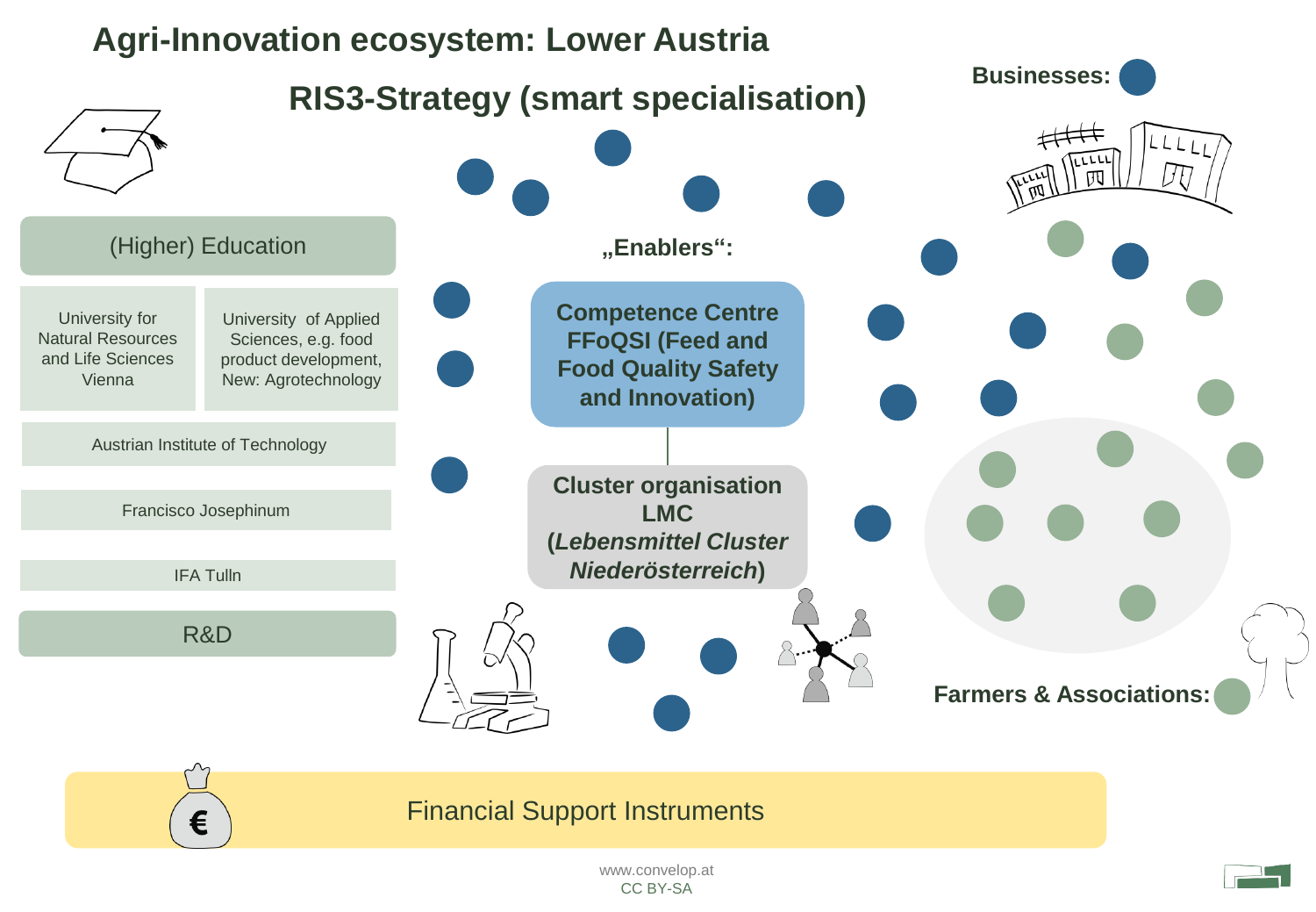## **RIS3-Strategy (smart specialisation)**

## **Agri sector in RIS3 Strategy**

- Bio-based economy (Technopol Tulln agricultural and environmental technology)
- Food Production and Safety (Food Cluster Lower Austria, LMC)
- Agricultural technology (Technopol Wieselburg)

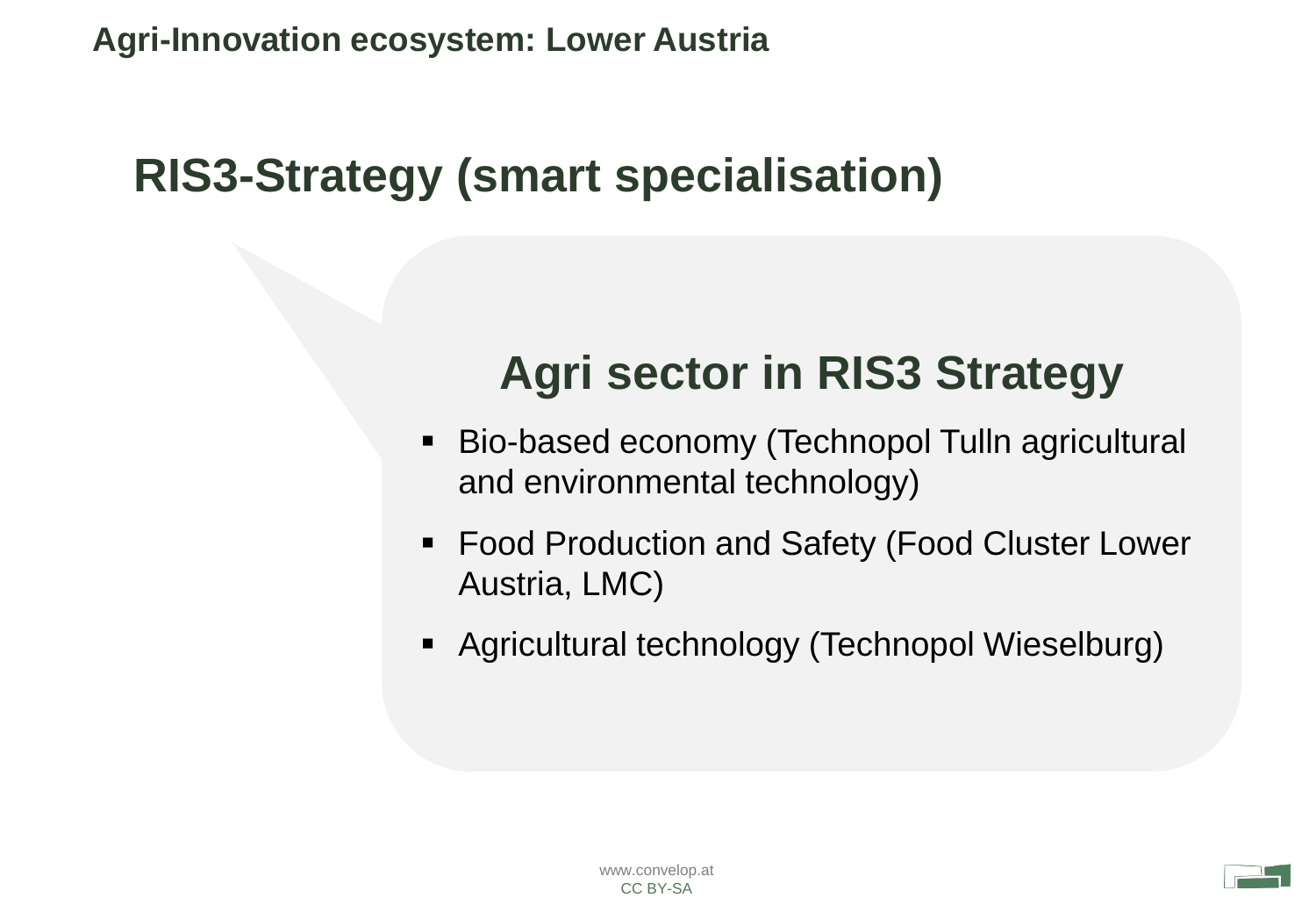#### **Agri-innovation ecosystem: Lower Austria**

#### **Cluster organisation: Food Cluster Lower Austria (LMC)**

ecoplus – Regional Development Agency

Co-funded by ERDF

3 cluster employees

Members:

- 105 firms and organisations Tasks:
- Community building
- Identifying the needs / trends of the sector
- Development of cooperative innovation projects (products and services)
- Organising cooperative training initiatives

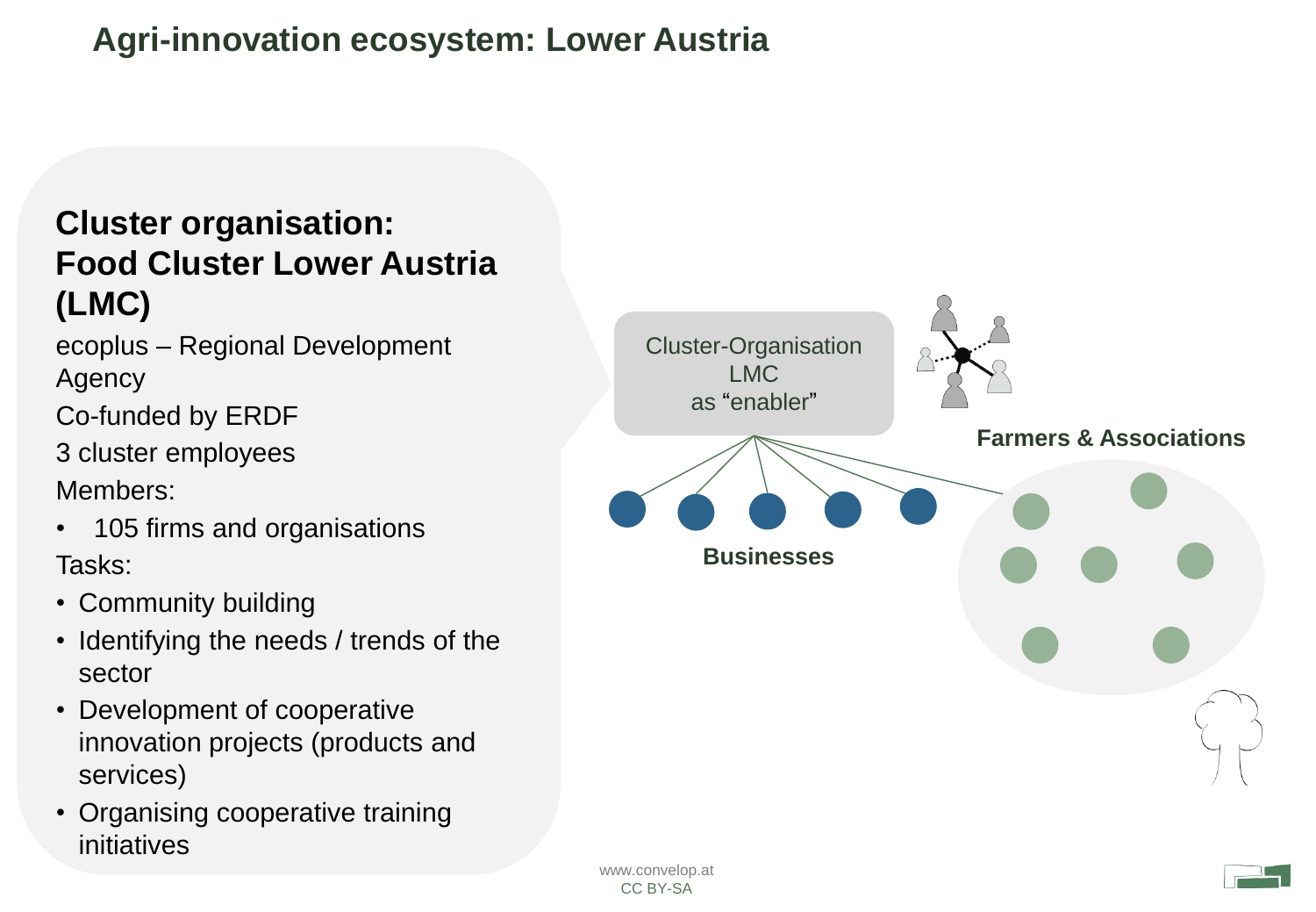#### **Lessons so far from Case Study Lower Austria**

# **Obstacles for**

**Small size** of farms and businesses

Lack of trust between actors

**Complex funding**  conditions, especially of EU programmes

**"Red line"** between **agriculture** and the up- /downstream processing **industry** in innovation support



#### **synergies Potential measures**

Community Building and **Trust** as a fundament

**"Enablers"** as crucial success factor

Simple **financial incentives** for **multiactor projects** as a must

**Strategic** approach & political **consensus** 

**Connect** to the world outside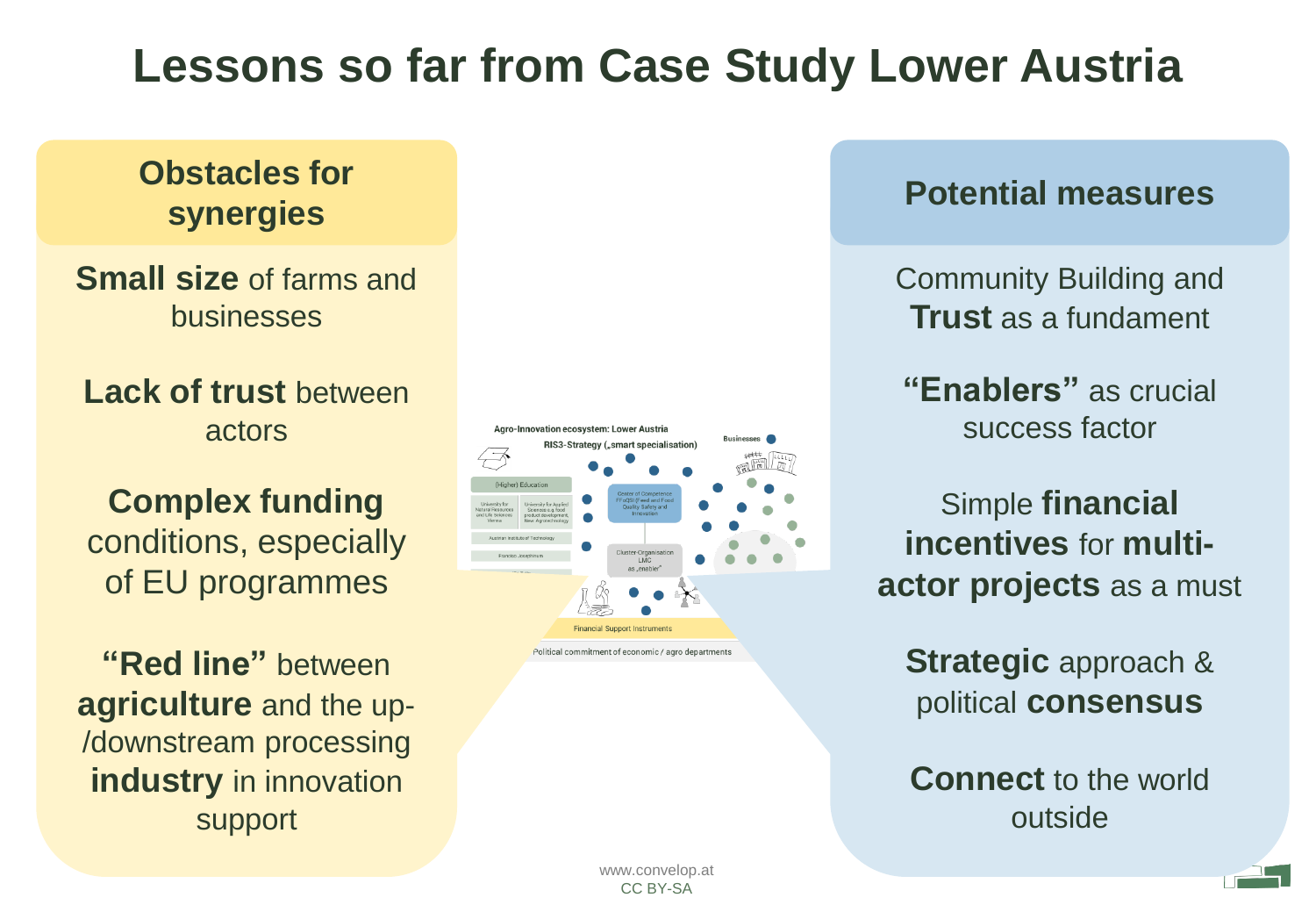## **Next steps**

- 1. Finalise scoping interviews
	- DG ENV, JRC, EIP-AGRI Service Point, ENRD
- 2. Continue case study research
	- Finalise a) Lower Austria & b) Scotland
	- Carry out c) Slovenia, d) Tuscany and e) North-East Romania
- 3. Identify and analyse good practices
- 4. Synthesise findings & formulate recommendations